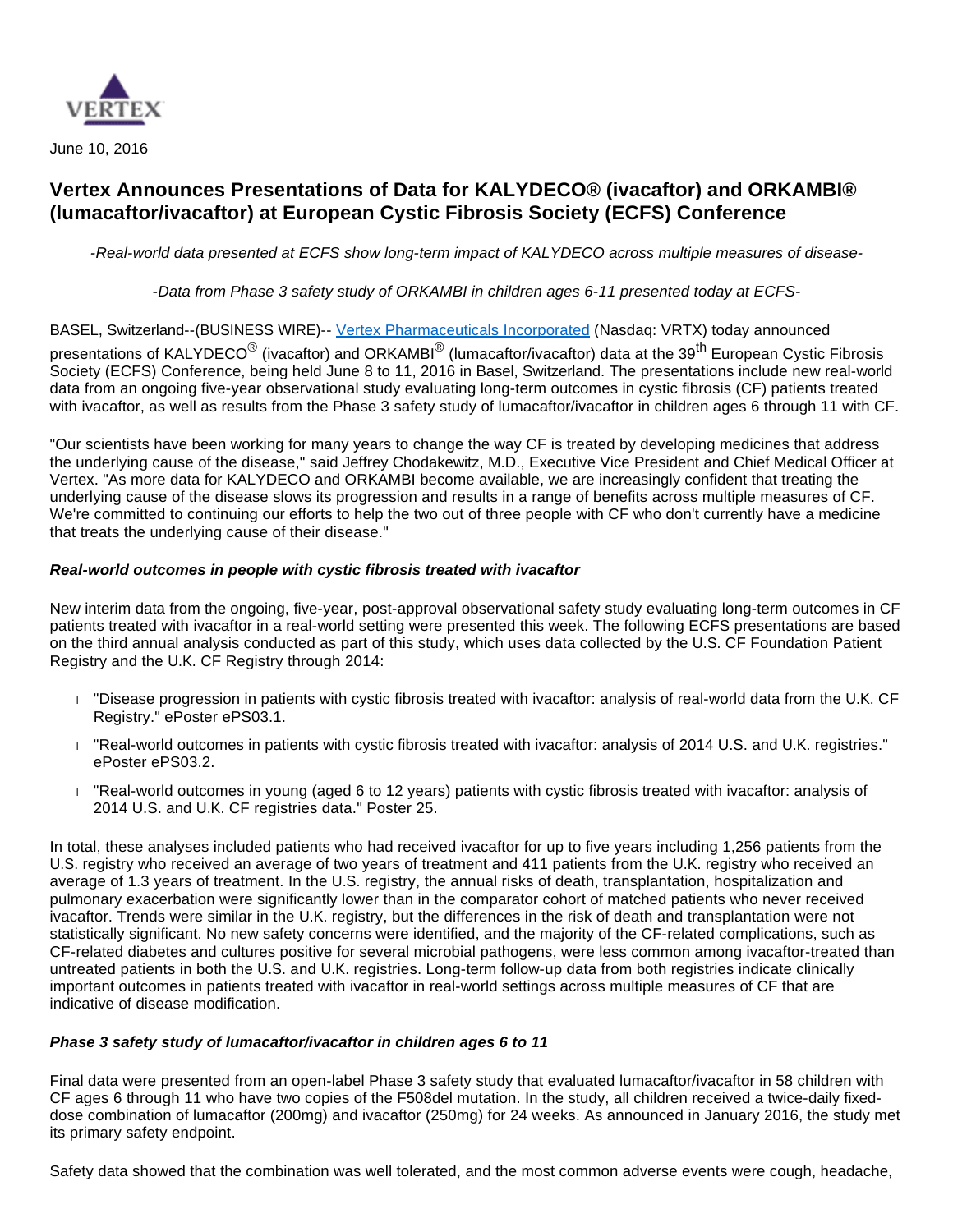infective pulmonary exacerbation, nasal congestion, abdominal pain, increased sputum and elevated liver enzymes. Two patients (3.4%) discontinued treatment because of adverse events (rash and abnormal liver function tests). Respiratory events, including dyspnea, respiration abnormal and wheezing, were observed in four patients (6.9%) and were not associated with treatment discontinuation. Serious adverse events were reported in four patients (6.9%), with one patient (1.7%) having elevated abnormal liver function tests.

Additional details from the study are being presented today at ECFS, including results for the study's secondary and exploratory efficacy endpoints, as part of Workshop 19, Late Breaking Science.

At 24 weeks, there were improvements in multiple secondary endpoints, including a reduction in sweat chloride of -24.8 mmol/L ( $p < 0.0001$ ), a weight gain of 2.6 kg ( $p < 0.0001$ ), an improvement in the CFQ-R respiratory domain score of 5.4 points (p=0.0085), an absolute improvement in FEV<sub>1</sub> of 2.5 percentage points (p=0.067), and a -0.88 (p=0.0018)

improvement in the exploratory endpoint of lung clearance index (LCI<sub>2.5</sub>).

The U.S. FDA recently granted Vertex's request for Priority Review of a supplemental New Drug Application (sNDA) for approval of ORKAMBI for children ages 6 through 11 who have two copies of the F508del mutation and set a target review date of September 30, 2016 for a decision on the sNDA. There are approximately 2,400 children ages 6 to 11 who have two copies of the F508del mutation in the U.S.

Enrollment is complete in a six-month Phase 3 efficacy study required to support potential approval of lumacaftor/ivacaftor in the European Union in children ages 6 through 11 who have two copies of the F508del mutation. The study is evaluating lumacaftor/ivacaftor in approximately 200 children and the primary endpoint is the absolute change in lung clearance index. Pending data from the study, Vertex plans to submit a Marketing Authorization Application (MAA) variation in the European Union in the first half of 2017. In Europe, there are approximately 3,400 children ages 6 through 11 who have two copies of the F508del mutation.

### **Efficacy and safety of lumacaftor/ivacaftor across sub-groups in TRAFFIC and TRANSPORT studies**

A pre-specified pooled analysis of the TRAFFIC and TRANSPORT studies evaluated whether baseline lung function was predictive of the efficacy and safety of lumacaftor/ivacaftor treatment by stratifying patients based on their screening and study baseline lung function values. These data were previously presented at the North American CF Conference in October 2015 and will be presented as part of an invited talk during Symposium 29, Best of Journal of Cystic Fibrosis / The Lancet Respiratory Medicine Symposium, at ECFS.

## **About ORKAMBI® (lumacaftor/ivacaftor)**

In people with two copies of the F508del mutation, the CFTR protein is not processed and trafficked normally within the cell, resulting in little-to-no CFTR protein at the cell surface. Patients with two copies of the F508del mutation are easily identified by a simple genetic test.

ORKAMBI is a combination of lumacaftor, which is designed to increase the amount of mature protein at the cell surface by targeting the processing and trafficking defect of the F508del-CFTR protein, and ivacaftor, which is designed to enhance the function of the CFTR protein once it reaches the cell surface. It is an oral pill taken every 12 hours - once in the morning and once in the evening.

For complete product information, please see the Summary of Product Characteristics that can be found on [www.ema.europa.eu](http://cts.businesswire.com/ct/CT?id=smartlink&url=http%3A%2F%2Fwww.ema.europa.eu&esheet=51359710&newsitemid=20160610005576&lan=en-US&anchor=www.ema.europa.eu&index=2&md5=8c1cbb6c1ef9994d2f655ca2d4649715).

# **About KALYDECO® (ivacaftor)**

Ivacaftor is the first medicine to treat the underlying cause of CF in people with specific mutations in the CFTR gene. Known as a CFTR potentiator, ivacaftor is an oral medicine that aims to help the CFTR protein function more normally once it reaches the cell surface, to help hydrate and clear mucus from the airways.

For complete product information, please see the Summary of Product Characteristics that can be found on [www.ema.europa.eu](http://cts.businesswire.com/ct/CT?id=smartlink&url=http%3A%2F%2Fwww.ema.europa.eu&esheet=51359710&newsitemid=20160610005576&lan=en-US&anchor=www.ema.europa.eu&index=3&md5=1a60aa7a3f3821fb8de5ff8878c20c3c).

## **About Cystic Fibrosis**

Cystic fibrosis is a rare, life-shortening genetic disease affecting approximately 75,000 people in North America, Europe and Australia. Today, the median predicted age of survival for a person with CF is between 34 and 47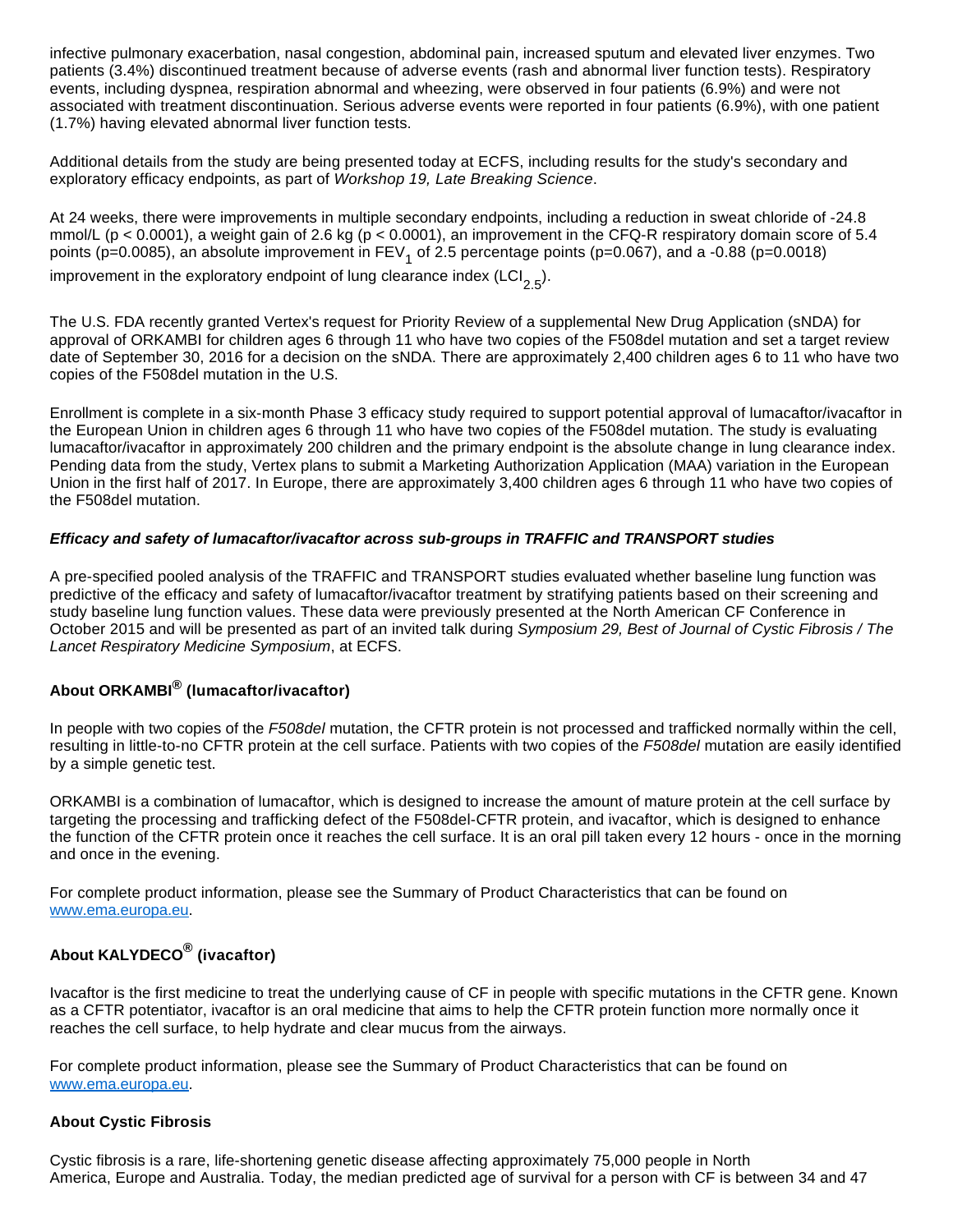years, but the median age of death remains in the mid-20s.

CF is caused by a defective or missing CFTR protein resulting from mutations in the CFTR gene. Children must inherit two defective CFTR genes — one from each parent — to have CF. There are more than 1,900 known mutations in the CFTR gene. Some of these mutations, which can be determined by a genetic, or genotyping test, lead to CF by creating non-working or too few CFTR protein at the cell surface. The defective function or absence of CFTR proteins in people with CF results in poor flow of salt and water into and out of the cell in a number of organs, including the lungs. This leads to the buildup of abnormally thick, sticky mucus that can cause chronic lung infections and progressive lung damage.

## **Collaborative History with Cystic Fibrosis Foundation**

In 1998, Vertex initiated its CF research program in connection with its collaborative relationship with the Cystic Fibrosis Foundation. KALYDECO<sup>®</sup> (ivacaftor) and ORKAMBI<sup>®</sup> (lumacaftor/ivacaftor) were discovered by Vertex as part of this collaboration.

## **About Vertex**

Vertex is a global biotechnology company that aims to discover, develop and commercialize innovative medicines so people with serious diseases can lead better lives. In addition to our clinical development programs focused on cystic fibrosis, Vertex has more than a dozen ongoing research programs aimed at other serious and life-threatening diseases.

Founded in 1989 in Cambridge, Mass., Vertex today has research and development sites and commercial offices in the United States, Europe, Canada and Australia. For six years in a row, Science magazine has named Vertex one of its Top Employers in the life sciences. For additional information and the latest updates from the company, please visit [www.vrtx.com](http://cts.businesswire.com/ct/CT?id=smartlink&url=http%3A%2F%2Fwww.vrtx.com&esheet=51359710&newsitemid=20160610005576&lan=en-US&anchor=www.vrtx.com&index=4&md5=7084bb4c4847fa39fbff450b45d76fde).

## **Special Note Regarding Forward-looking Statements**

This press release contains forward-looking statements as defined in the Private Securities Litigation Reform Act of 1995, including, without limitation, Dr. Chodakewitz's statements in the second paragraph of the press release, the target review date of September 30, 2016 for a decision on the sNDA for approval of ORKAMBI for children ages 6 to 11 who have two copies of the F508del mutation and the expected timing for submission of an MAA variation in Europe for children ages 6 to 11 who have two copies of the F508del mutation. While Vertex believes the forward-looking statements contained in this press release are accurate, there are a number of factors that could cause actual events or results to differ materially from those indicated by such forward-looking statements. Those risks and uncertainties include, among other things, that regulatory authorities may not approve, or approve on a timely basis, the sNDA, that data from the company's development programs may not support registration or further development of its compounds due to safety, efficacy or other reasons, and the other risks listed under Risk Factors in Vertex's annual report and quarterly reports filed with the Securities and Exchange Commission and available through the company's website at [www.vrtx.com.](http://cts.businesswire.com/ct/CT?id=smartlink&url=http%3A%2F%2Fwww.vrtx.com&esheet=51359710&newsitemid=20160610005576&lan=en-US&anchor=www.vrtx.com&index=5&md5=5f8cbd29a9cd70f45a6980fc0e8c427b) Vertex disclaims any obligation to update the information contained in this press release as new information becomes available.

(VRTX-GEN)

 $\overline{\mathbf{x}}$ 

View source version on [businesswire.com](http://businesswire.com/): <http://www.businesswire.com/news/home/20160610005576/en/>

Vertex Pharmaceuticals Incorporated Investors: Michael Partridge, +1 617-341-6108 or Eric Rojas, +1 617-961-7205 or Zach Barber, +1 617-341-6470 or Media: [mediainfo@vrtx.com](mailto:mediainfo@vrtx.com) Europe & Australia: Megan Goulart, +44 20 3204 5275 or North America: